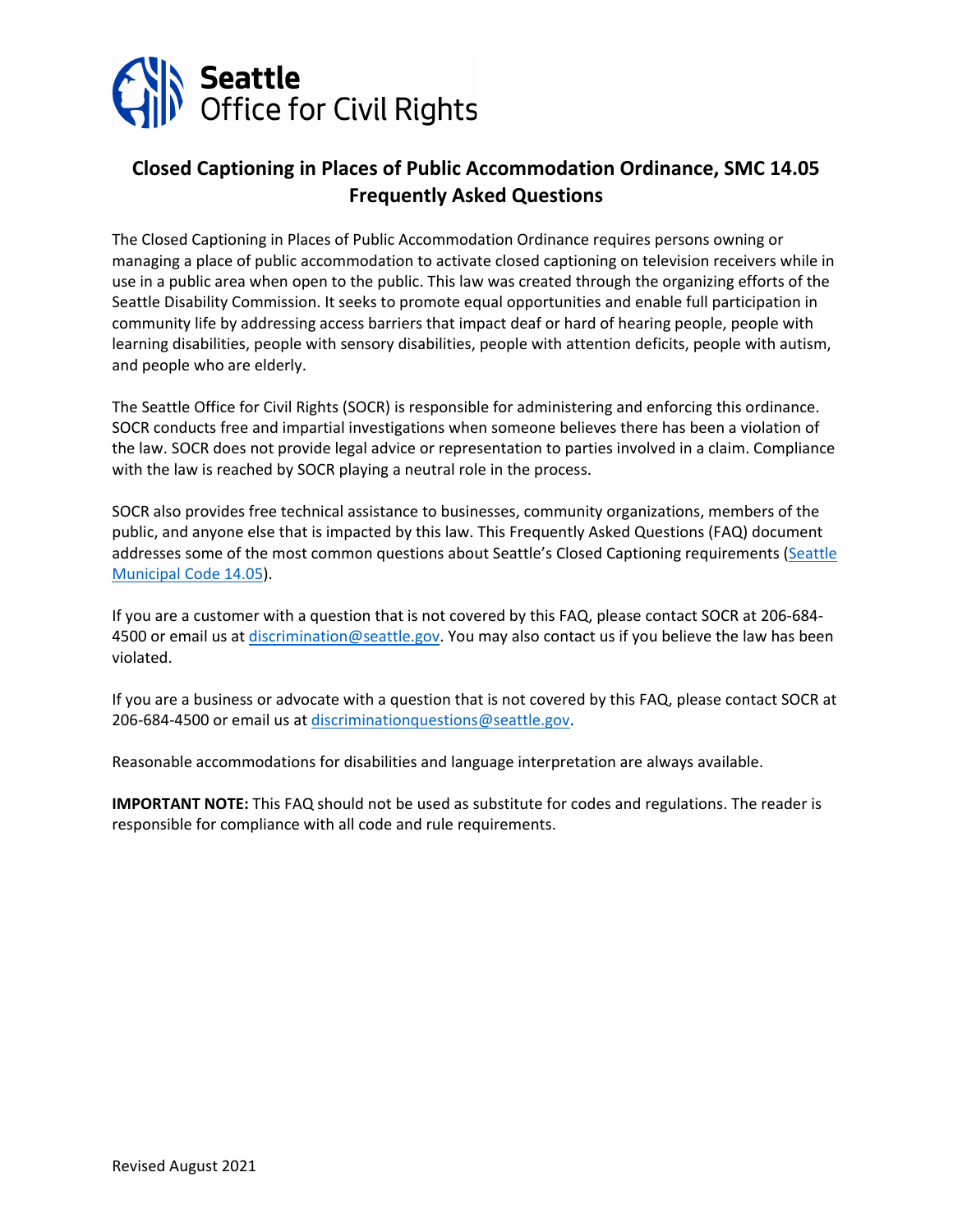#### **1. Why is the Closed Captioning Ordinance needed?**

- **Hearing loss is widespread.** About 1 in 5 people have some type of hearing loss in one or both ears. Televisions are found in many places open to the public like waiting rooms, restaurants, coffee shops, and more. Those experiencing hearing loss do not have access to information in the same way as those who can hear.
- **Beneficial to many groups.** Closed captioning benefits those with disabilities, the elderly, and people learning a second language. It also helps everyone learn names, words, and to understand what is happening on the television when in noisy spaces.

## **2. What does the Closed Captioning Ordinance do?**

Seattle's Closed Captioning Ordinance requires that closed captioning be turned on when televisions are in public places. The Federal Communications Commission enforces federal closed captioning protections that can be found [here.](https://www.fcc.gov/consumers/guides/closed-captioning-television) On July 25, 2021, the Washington State Human Rights Commission began enforcement of closed captioning amendments, located [here.](https://www.hum.wa.gov/news/2021/07/wshrc-provides-guidance-closed-captioning-places-public-accommodation)

#### **3. What is closed captioning?**

Closed captioning is the written text on a television screen that match the words being spoken on a television show. The words can only be seen when the closed captioning function is turned on. Closed captioning may be in a language other than English.

#### **4. Are there requirements for how the closed captioning appears on the television?**

The Ordinance requires that the closed captioning have a black background color, white text color, and text font size of 24. The text font must also be either Arial, Calibri, Helvetica, Tahoma, or Verdana.

## **5. What is a public place?**

A public place or "place of public accommodation" is any place where the public can gather or go, including bars, restaurants, health clubs, nail salons, waiting rooms, concert venues, electronic stores, sports stadiums, and more. For a full definition of public place, see [Closed Captioning Ordinance.](https://seattle.legistar.com/View.ashx?M=F&ID=7203756&GUID=298C4678-423A-445F-A17E-804AAF3C5ABC)

## **6. How do I activate closed captions?**

[Apple TV](https://support.apple.com/en-us/HT202641) [Comcast/Xfinity](https://www.xfinity.com/support/articles/enable-closed-captioning) [DISH Network](https://www.xfinity.com/support/articles/enable-closed-captioning) [DIRECTV](https://support.directv.com/equipment/2510)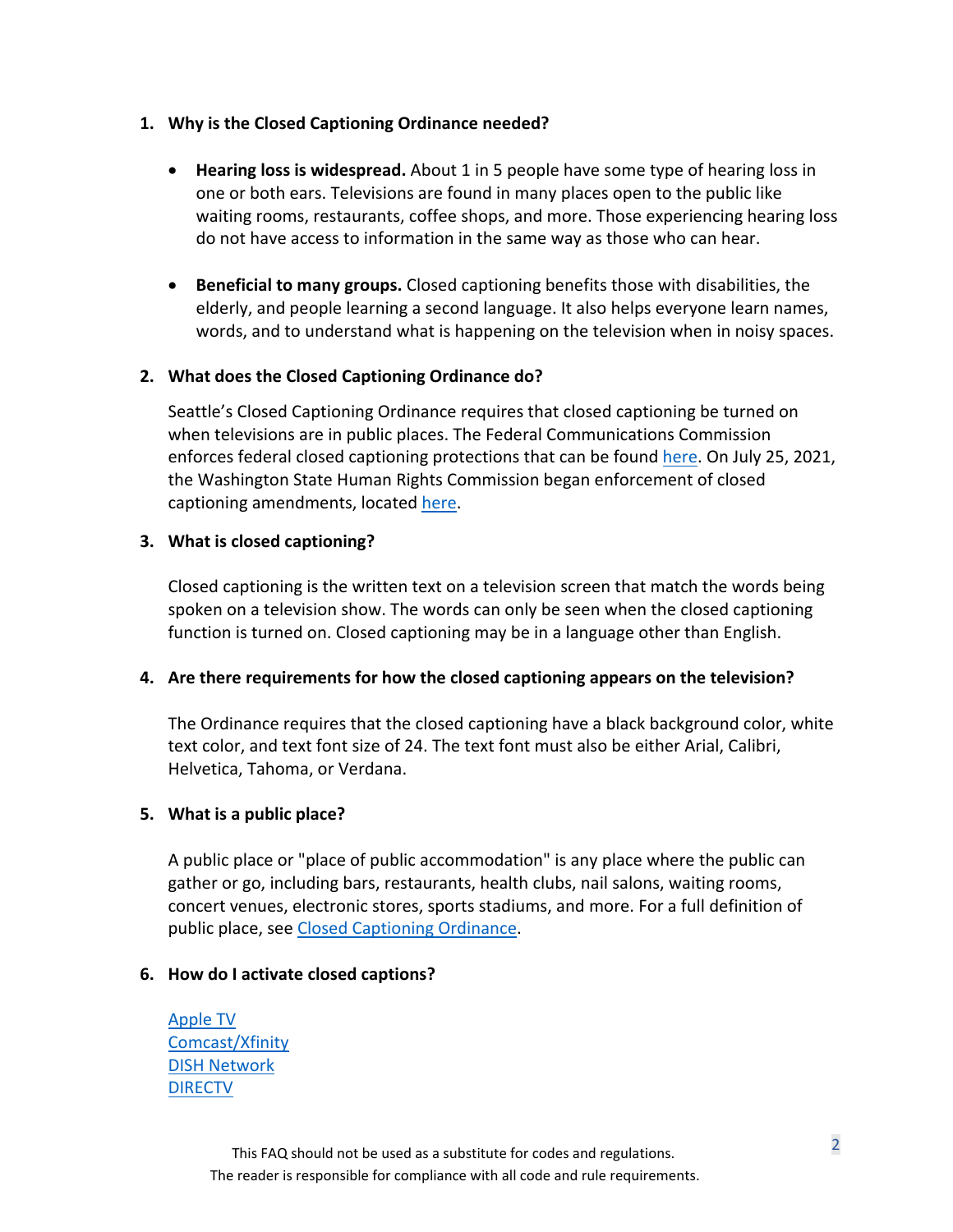[Hulu](https://help.hulu.com/s/article/captions?language=en_US) **[Netflix](https://help.netflix.com/en/node/372)** [Verizon](https://www.verizon.com/support/residential/tv/programs-features/closed-captioning)

## **7. My business has a television in an employee-only area. Does closed captioning need to be turned on for this television?**

No, not if the television is in an area that is not open to the public.

**8. My business has multiple televisions showing the same thing. Does closed captioning need to be turned on for all of them?** 

Yes. Closed captioning must be on for all televisions in public areas, even if they are showing the same thing.

**9. My business always has the sound muted on the television. Can I turn off closed captioning?** 

No. Even if a television is muted, it is required to have closed captioning turned on.

## **10. What if my business is using something other than a television, such as a projector, to display television programming?**

The law applies to closed captioned television receivers. A closed-captioned television receiver is a receiver of television programming that has the ability to display closed captioning, including but not limited to a television, digital set top box, and other technology capable of displaying closed captioning for television programming.

## **11. What if my television can't display closed captioning?**

Most televisions made after 1993 can display closed captioning. If your television does not have the technology to display closed captioning, you are not required to comply with the law.

## **12. I turned on the closed captioning, but the captions did not appear. How do I comply?**

You may need to turn on closed captioning on both your cable box and your television. If you have done so and captions still do not appear, it may be because some television shows do not include closed captioning. One way to show compliance could be to change the channel to programming that is captioned, demonstrating that if captions were available, they would appear.

# **13. A customer asked me to turn off the closed captioning because they have a vision impairment. Should I turn off the captions?**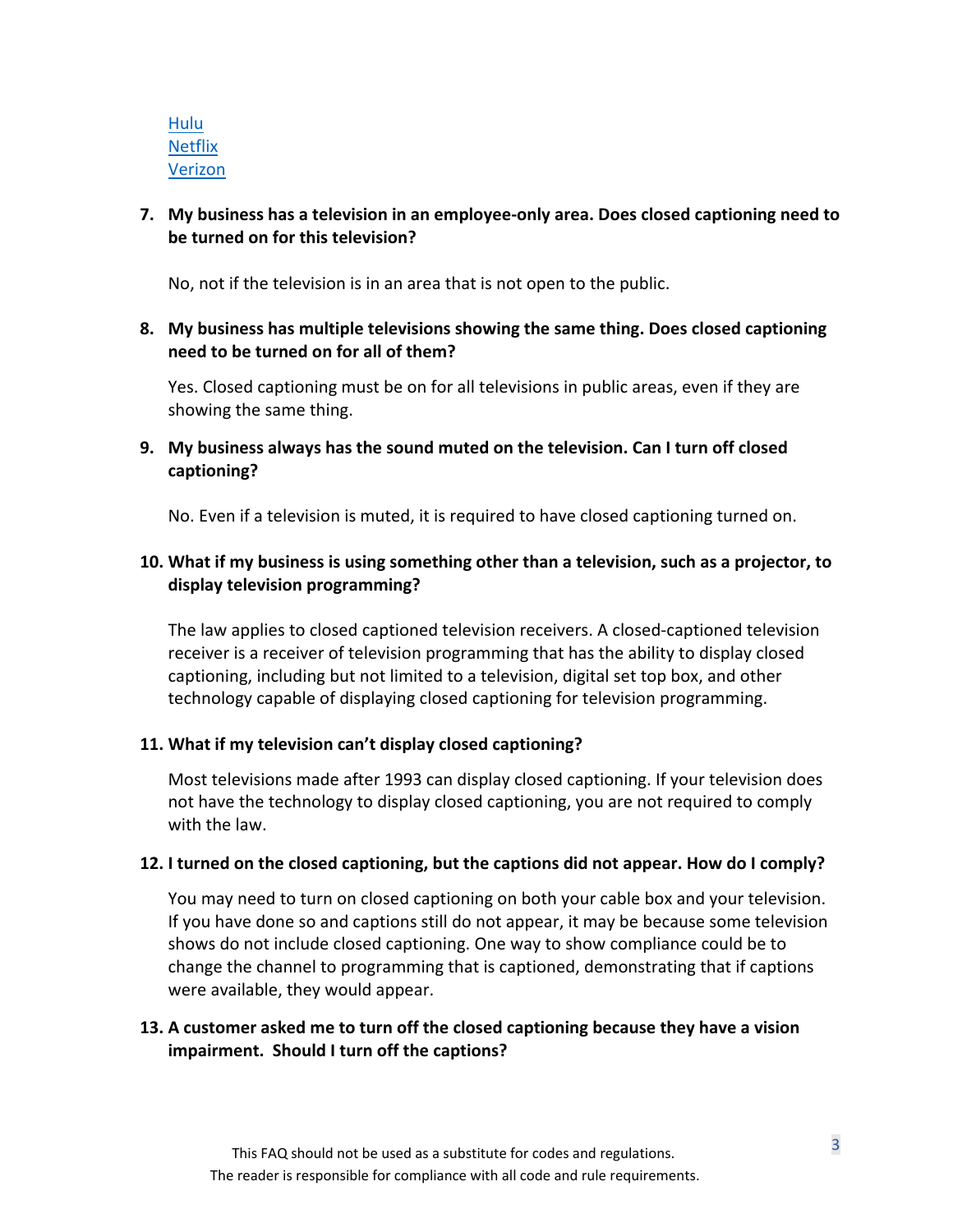Yes. The closed captioning may be deactivated upon request of someone who is vision impaired. When that person leaves the business, the closed captioning needs to be turned back on.

#### **14. Are there any exceptions to this law?**

If your business has a television that can be viewed during regular business hours in a public area, you must turn on the closed captioning. The only exceptions are:

- You do not have televisions in a public area.
- The television is incapable of displaying closed captioning.
- You are a seller of televisions that are available for viewing. In that case, at least one television for each model must have the closed captioning turned on.
- If there is a conflict between Seattle's law and state or federal law, the state or federal law will override Seattle's.
- This law does not apply to programming that is exempt from closed captioning requirements under state or federal law.

# **15. I am a seller of televisions that are available for viewing. Why does closed captioning need to be turned on for each model?**

Closed captioning features, such as font, color, and placement of the captions on the screen, vary between models of television receivers. Customers who wish to take these features into account when making a purchase need to have captioning activated to make an informed decision.

#### **16. Who will enforce this new law?**

On November 15, 2019, the Seattle Office for Civil Rights (SOCR) will begin enforcement of this law. SOCR will receive complaints about businesses that are non-compliant.

## **17. What happens if my business is not in compliance?**

Any business that is non-compliant will be sent an advisory letter. If the business does not comply within 30 calendar days, it will be subject to civil penalties.

#### **18. Can I appeal the civil penalty?**

Businesses may appeal a civil penalty by requesting a contested hearing before the Hearing Examiner in writing, within 15 days of the date of the notice of violation and issuance of a civil penalty. If a business fails to appeal a civil penalty, it shall be final and enforceable.

#### **19. How do I report a violation?**

• Submit a report [online.](https://seattle-cr.entellitrak.com/etk-seattle-cr-prod/page.request.do?page=page.form.intake.questionnaire)

<sup>4</sup> This FAQ should not be used as a substitute for codes and regulations. The reader is responsible for compliance with all code and rule requirements.